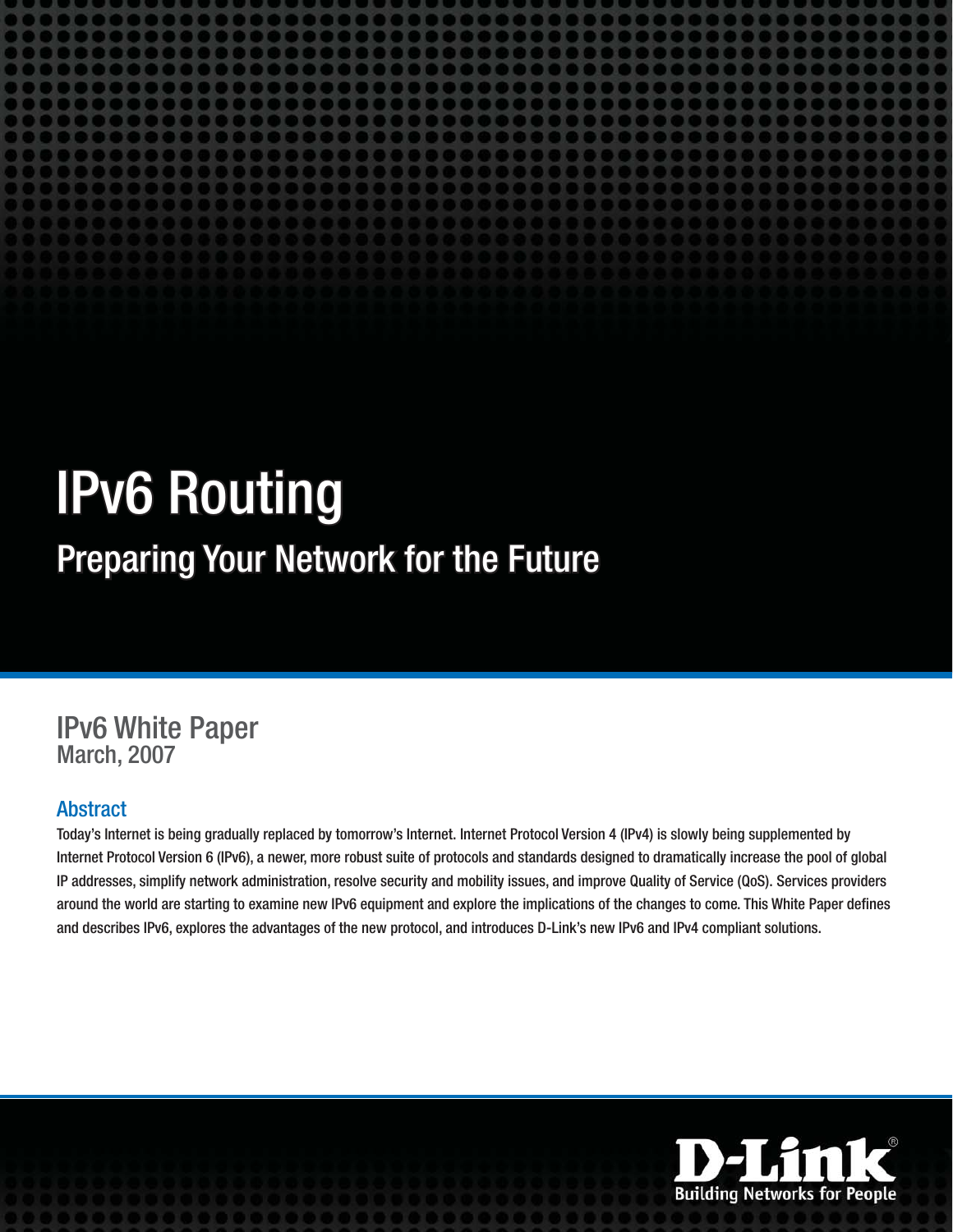#### **Defining IPv6**

Most of the existing Internet is currently Internet Protocol Version 4 (IPv4), the 26-year-old protocol that has done a remarkably proficient job handling the Web boom. IPv4 has not been substantially changed since RFC 791 was published in 1981, and it has a finite number of addresses that are depleting at an increasing rate. New devices, applications and the growth of the Internet in the developing world are sucking up IP addresses.

The IETF designed Internet Protocol Version 6 (IPv6) to address the future shortage of IP addresses. As more devices and applications that require IP addresses emerge, more IP addresses are required. IPv6 - essentially a network layer protocol for packet-switched internetworks - quadruples the number of network address bits from 32 bits (in IPv4) to 128 bits. More bits mean more address combinations, and we solve the address depletion problem for decades to come. Switches and networking gear that can handle IPv6 headers are needed to accomplish this. IPv6 will eventually replace IPv4, but the two can co-exist for as long as necessary.

IPv6 provides numerous other enhancements that will be covered below, but this is a good working definition for starters. It should also be noted that IPv6 was designed with a minimum of additional new features in order to have minimal impact on upper and lower layer protocols.



#### **IPv4 Packet Structure**

## **Additional Addresses and Beyond**

The primary issue that IPv6 resolves is IPv4 address depletion. As more devices (like cell phones, mobile devices, and integrated IP appliances and utilities) come into existence, they require unique addresses in order to work optimally. IP-reliant applications also require addresses. IPv6 resolves the address depletion issue, enabling worldwide economic growth models and the rapid pace of network innovation to continue expanding. The booming populations and growing economies in Asia, for example, are depending upon IPv6 to enable rapid build-out of their Internet infrastructures. Countries with more stable populations and historically sufficient

address space allocations - like the U.S., the European countries, and Australia - may not be as hard pressed for address growth as the Asian countries.

Addresses in IPv6 are 128 bits long versus 32 bits in IPv4. The existing IPv4 protocol supports roughly 4.3 billion addresses enough to give almost every living person one address. In contrast, IPv6 supports approximately  $5\times1028$  addresses for each of the 6.6 billion people on the planet today. The number is a bit abstract, but nevertheless, that's a lot of computers, cell phones, PDAs, IP cars, IP dish washers, IP lighting systems, and IP tracking devices per person... and room to grow.

#### **IPv6 Packet Structure**



*IPv6 128-bit packet*

As a result, IPv6 eliminates the need for Network Address Translation (NAT) and other intermediary fixes, like address reuse and temporary use allocations, that disrupt the end-to-end nature of Internet traffic. Those methods achieve the aim of address expansion, but they fail to meet the needs of always-on systems (cable modems, broadband and new generation wireless infrastructures) that are becoming more and more prevalent across the planet.

IPv6 also simplifies subnet address management complexities. It takes significant time and effort to change address space allocation in IPv4 subnets when location changes and growth create discontinuity between nodes. With IPv6 networks, increased address space (by a factor of  $10^{\wedge}16$ ) goes far beyond the number of physical nodes, thus alleviating the problem.

Additional IPv6 features include security and QoS enhancements, built-in multicasting, stateless autoconfiguration, mobility advantages, plus a number of other improvements covered below. Peer-to-peer advances and seamless mobile switching capabilities are some of the more exciting applications. In addition, IPv6 supports jumbogram packets over the IPv4 64 KB limit. This is a significant performance benefit for high-throughput networks.

Forces beyond these fundamental issues are driving IPv6 adoption, as well. The U.S. Government, for example, mandated that network

*IPv4 32-bit packet*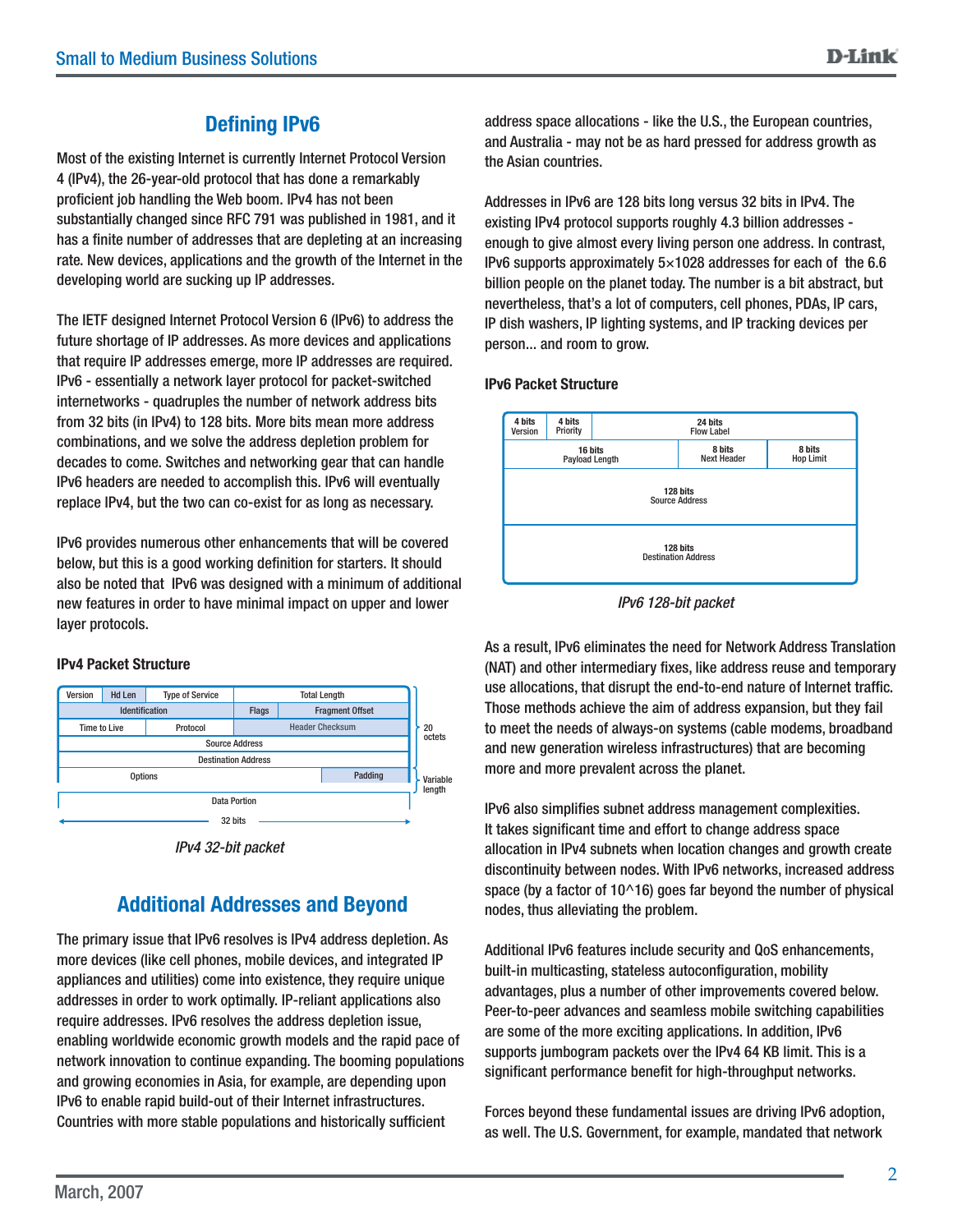backbones of all federal agencies must deploy IPv6 by 2008. And China is aggressively implementing IPv6 as part of their 5-year "China Next Generation Internet." They see IPv6 as a strategic technology differentiator.

All these factors are encouraging those in the network infrastructure business to examine new IPv6 equipment and explore the implications of the changes to come.

#### **Stateless Autoconfiguration of Hosts**

In addition to larger address space, one of the main advantages of Ipv6 concerns autoconfiguration. Existing IPv4 implementations usually have to be manually configured or configured via a stateful address configuration protocol like Dynamic Host Configuration Protocol (DHCP). As more computers and devices come online, automatic configuration that does not rely on DHCP is more crucial.

IPv6 avoids DHCP altogether. When connected to a routed IPv6 network, IPv6 hosts are automatically configured. Without a router present, IPv6 hosts on the same link can automatically configure themselves with link-local addresses.

#### **Better Mobility**

Since mobility is built into the IPv6 base standard, mobile nodes can now communicate location changes and enable optimal routing. IPv6 avoids IPv4's triangular routing approach, so a user can move from location to location without the need for message forwarding. IPv6 has a superior design in this respect, allowing for much smoother transitions and hand-offs. Ideally, users roam freely between fixed, wireless, mobile, terrestrial, satellite or any other IPv6 network.

#### **Comparison of IPv6 and IPv4 Address Scheme omparison**



*IPv6 allows for 50 octillion unique addresses for every one of the 6.5 billion people on earth.*

#### **Simplified Network Administration**

IPv6 simplifies network administration for a number of reasons. For starters, since options and other variables are removed from the base header, IPv6 headers compress better than IPv4 headers. Efficiency is gained even though IPv6 headers are larger than IPv4. This - along with the way the header itself is structured - improves header processing. Additional advantages include:

- Fixed subnet length
- More flexible network architecture (deeper hierarchy and policies for routing and route aggregation)
- Stateless autoconfiguration
- Mobile IP embedded support
- Enhanced multicast
- Mandatory IP Security (IPSec)

More discussion on security and multicasting follows.

#### **End-to-End Security and IPsec**

Since IPv6 reintroduces end-to-end connectivity by eliminating NAT schemes, security improves at the IP level. In terms of encryption, IPv4 employs optional IPsec, while the IPv6 protocol includes mandatory IPsec for all IPv6 devices.



*IPsec ensures secure data transmission when using the public Internet as a VPN backbone.*